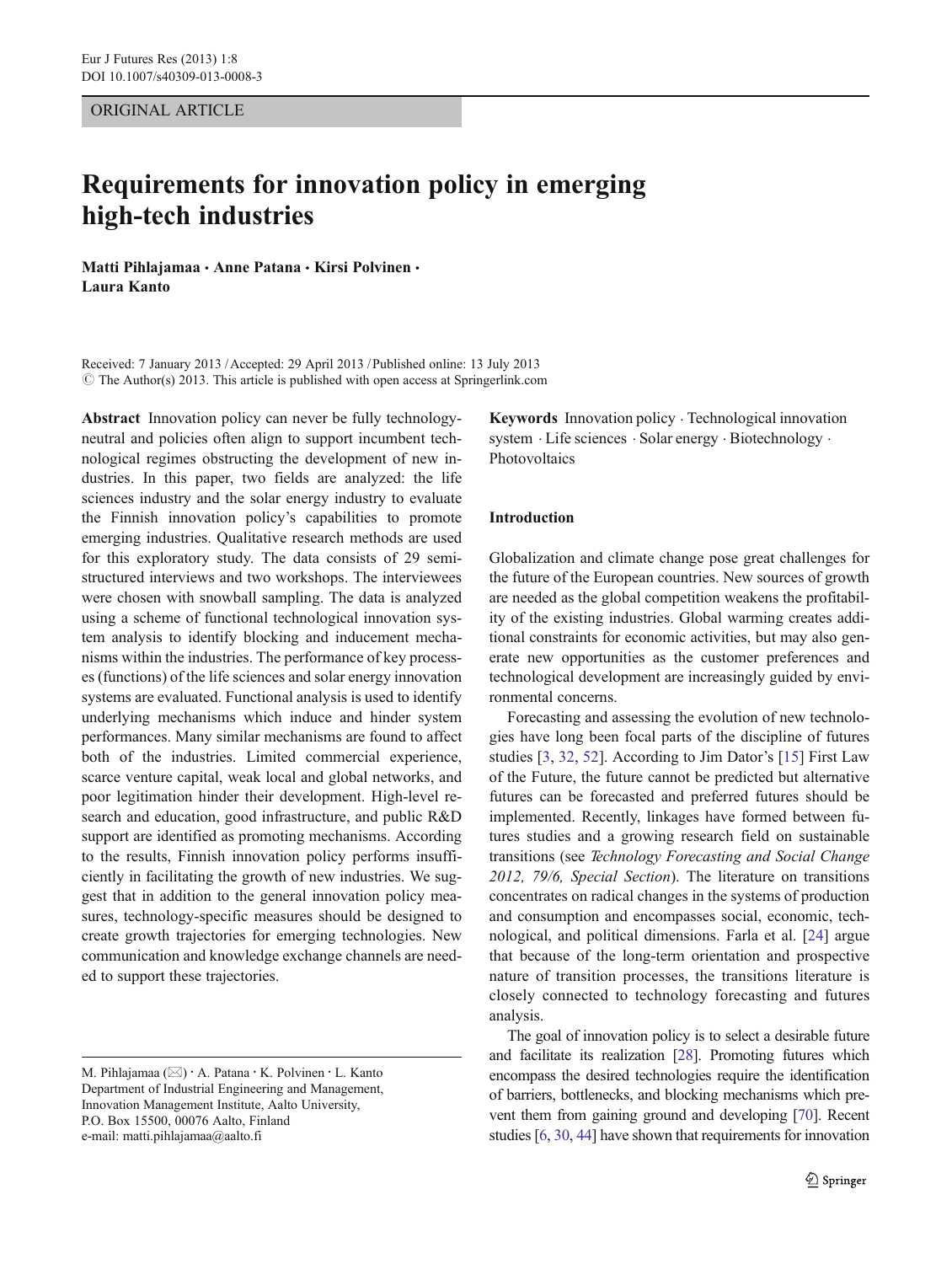policy vary between industries. Different technologies and sectors have needs that should be addressed in the context of the particular industries. General innovation policy (e.g., tax reliefs for R&D) may provide good starting points for many fields but their growth is often hindered by factors that are specific to one or a few industries. Dynamic capabilities of recognizing and removing bottlenecks which prevent industries from reaching their full potential are needed for comprehensive innovation policy.

Life sciences/biotechnology<sup>1</sup> and solar energy are industries which have recently attracted lots of positive attention in the Europe. Life sciences and biotechnology are considered to create significant opportunities for European societies and economies [[27,](#page-12-0) [39\]](#page-12-0). Solar energy, especially the photovoltaic (PV) technology, has been identified as a desirable future technology for Europe [[7,](#page-11-0) [10](#page-11-0), [38](#page-12-0), [68\]](#page-13-0) and acknowledged also by the European Commission [[17,](#page-11-0) [18](#page-11-0), [34](#page-12-0)].

In this paper, we analyze the life sciences industry and the solar energy industry to evaluate the Finnish innovation policy's capabilities to promote emerging industries. We identify mechanisms which hinder the development of these industries to shed light on the obstacles that lie in the way of realizing their full potential. These two industries were chosen for their similarities in their identified desirability at the European level, their high-tech knowledge base, and start-up firm base. They differ in their stage of development, the life sciences industry being more mature, which gives us tentative knowledge on how the obstacles are related to the maturity of the industry.

# Theoretical framework

Innovation systems consist of three components: actors, institutions, and networks which contribute to the generation, diffusion, and utilization of technology [[9](#page-11-0)]. The approach thus acknowledges not only the exploration of new technological and business opportunities but also their exploitation. It covers the creation, diffusion, and use of radically new products and their continuous improvement by incremental innovation. The framework may be used to analyze both incumbent and emerging technologies [\[49](#page-12-0)]. Innovation systems can be delineated by national borders [\[48](#page-12-0)], regions [[14\]](#page-11-0), sectors [[42\]](#page-12-0), or technologies [\[43](#page-12-0)]. In this paper, the life sciences and solar energy fields in Finland are handled as technological innovation systems (TIS).

The actors in innovation systems may be organizations such as firms, universities, financial institutions, governmental

agencies, groups of organizations, or individuals, e.g., consumers, entrepreneurs, and scientists. They interact through different forms of communication, exchange, cooperation, competition, and command [\[42\]](#page-12-0). Institutions encompass the "rules of the game": laws, technical standards, regulations, norms, routines, and shared expectations that guide and regulate interactions and relations between actors. Institutions can be coherent but there are often conflicts between different elements [[19](#page-12-0)]. Networks define how different actors are interrelated and can be either formal or informal [[6](#page-11-0)]. Bergek et al. [\[6](#page-11-0)] propose seven functions as tools for analyzing the performance of a TIS: knowledge development and diffusion, entrepreneurial experimentation, influence on the direction of search, market formation, legitimation, and resource mobilization.2 These all contribute to the overall goal of the system: the development, diffusion, and utilization of innovations. The implicit thought is that different processes in the TIS are complementary. To function properly, all aspects of the innovation processes must be taken care of.

Bergek et al. [\[6](#page-11-0)] argue that in order to prosper, emerging technological innovation systems require interplay between institutions and the actors' needs. In different stages of development, the systems need different kinds of support. Functional analysis can be used to identify the most important targets for development. According to Faber & Frenken [\[23](#page-12-0)], the institutions should develop in a co-evolutionary relationship. The policies should adjust to emerging technological paradigms and the paradigms to policies. Below, the six functions used for TIS analysis are introduced.

#### Knowledge development and diffusion

A TIS is fundamentally about the creation and diffusion of knowledge and information. The width and depth of the knowledge base and the diffusion of knowledge between various actors form the basis of a TIS. Knowledge is not limited to a certain type, such as technological knowledge, but various types of knowledge are required for a technology to prosper. Different actors have access to different kinds of knowledge, so comprehensive networks are important [[6\]](#page-11-0).

According to Cohen and Levinthal [[13\]](#page-11-0), R&D activities have a twofold function. First, they generate new knowledge. Secondly, they improve an organization's *absorptive capac*ity, i.e., the ability to exploit outside knowledge. Taken on a national/regional level this implies that some level of own

<sup>&</sup>lt;sup>1</sup> Life sciences has no universally accepted definition, and the term is often used together with biotechnology or even interchangeably. We define life sciences as functional foods, drug development, diagnostics, biomaterials, bioinformatics, and medical design and technology.

 $2$  Bergek et al. [[6](#page-11-0)] include also the development of positive external economies as a seventh function which deals with synergy benefits such as pooled labor markets, availability of specialized goods and knowledge spillovers, which arise as the TIS grows. We have omitted this function from our analysis on the grounds of simplicity as we believe the externalities may be discussed in the context of the other functions. VINNOVA (the Swedish Agency for Innovation Systems) has also decided similarly.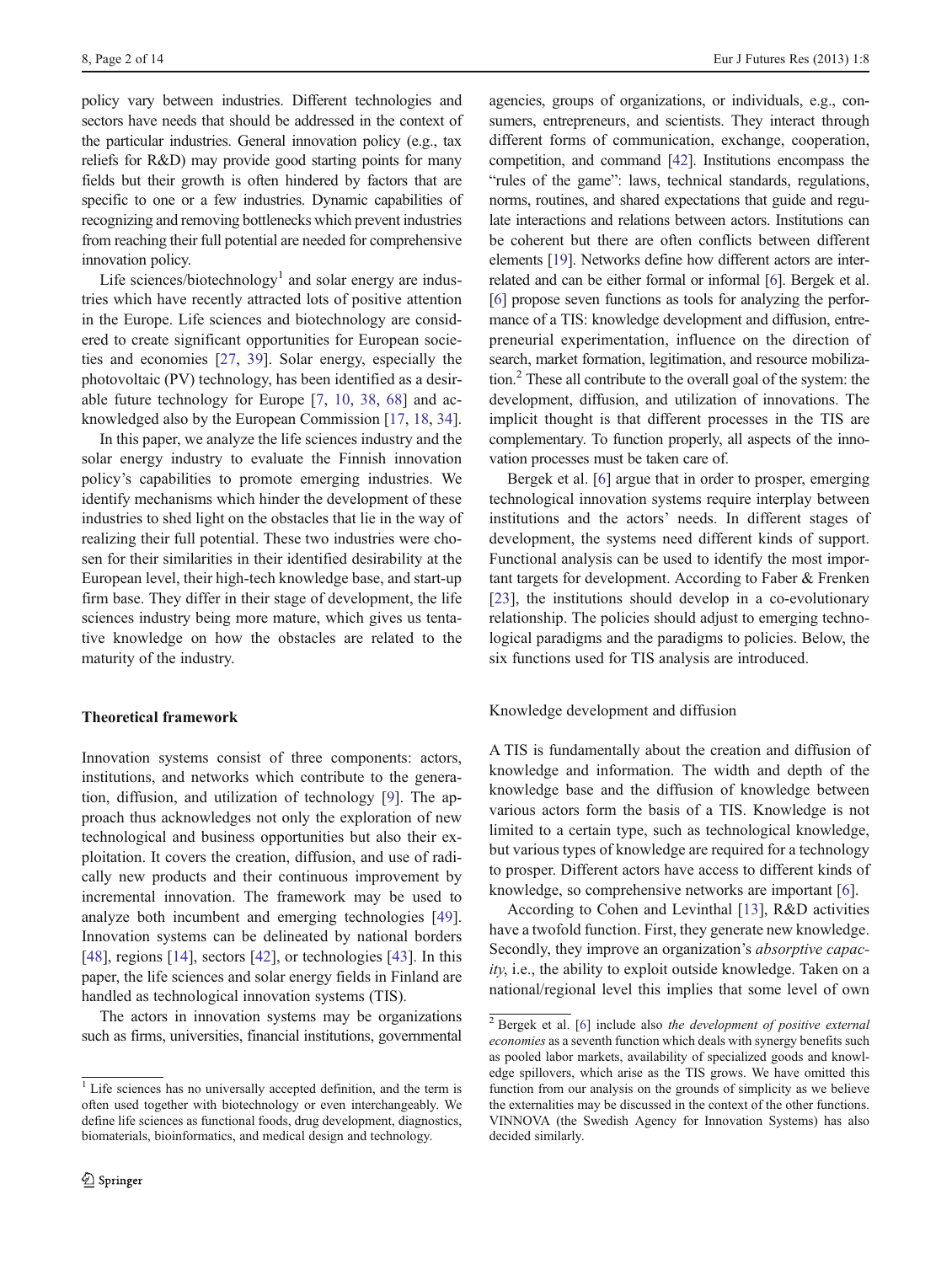research capacity has to be maintained to follow and take advantage on research conducted elsewhere even if the resources were too limited to significantly contribute to new breakthroughs.

Borrás [[8\]](#page-11-0) associates different components with different knowledge-related processes. Knowledge creation benefits from universities, education system, testing laboratories, and research subvention schemes. The diffusion of knowledge, on the other hand, relies on creating connections between relevant actors, and stimulating knowledge sharing. Actors, e.g., technology transfer centers, bridging organizations, and institutions such as the social and corporate praxis about the diffusion and sharing of knowledge, play a significant role here. In many cases, the knowledge created cannot be exploited commercially because of weak relationships between universities and firms. Major business opportunities may remain untapped if the scientific knowledge cannot be developed into products because of insufficient knowledge transfer [[40\]](#page-12-0).

# Entrepreneurial experimentation

Schumpeter [\[57](#page-12-0)] described the nature of capitalism as "creative destruction" in which the market environment evolves by destroying old structures and giving birth to new ones. This creates considerable uncertainty about the future. TISs must be able to adjust and adapt to the changing surroundings. The best way to reduce the uncertainty is constant entrepreneurial experimentation, which consists of finding new business opportunities from emerging technologies and applications. Many of the experiments are bound to fail but some might succeed. In addition, the search process induces a social learning process into the whole system [[6\]](#page-11-0). This function can be evaluated by the number and variety of firms, used technologies and applications [[5,](#page-11-0) [64](#page-12-0)]. Pajarinen et al. [\[50](#page-12-0)] argue that entrepreneurial experimentation is a needed—and often missing—link between the creation and diffusion of knowledge and their welfare benefits.

# Influence on the direction of search

Technological innovation systems require a certain mass of actors with different knowledge and skills in order to develop. This is because the search for innovation opportunities is a costly process and actors differ in their ability to recognize and valuate them. Numerous actors are needed in the system in order to increase the chances of finding a feasible direction to pursue [[6\]](#page-11-0). High number of participants provides the TIS more resources and new actors may legitimate a new field by their very entry [\[11\]](#page-11-0).

Total value created by an innovation network is dependent on how well the partners' objectives are aligned to each other [\[65](#page-13-0)]. Thus, it is in the policy maker's interest to design

incentives for the relevant firms and organizations to join the network. The function "influence on the direction of search" consists of these incentives, as well as activities which direct the search within the system, covering the choices between different competing technologies, applications, markets, business models, etc. [[4,](#page-11-0) [6](#page-11-0)].

Meijer et al. [[46\]](#page-12-0) emphasize the effect of policy uncertainty on the attractiveness of an industry. In their study of the bioenergy industry in the Netherlands, they found out that uncertainty about future restrictions and continuity of existing financial subsidies hindered the development and implementation of biomass gasification significantly. Setting long-term societal goals grant legitimacy to a field and stimulate the allocation of resources for R&D.

# Market formation

Market formation embodies relationships between users and producers and is a prerequisite for emerging technologies to compete with the incumbent ones. In many cases, actors in new technological innovation systems are not aware of the needs and wishes of potential customers, there might not exist any market places and the price-performance ratio may be poor [\[6](#page-11-0)]. Functioning markets are a necessary part of innovation. It provides a platform for entrepreneurial experimentation, creates an incentive for firm entry, and facilitates the diffusion of knowledge [\[33](#page-12-0)].

Markets usually form through three stages. First new technologies require a "protected space," a niche, which acts as an "incubation room" in which actors form relationships and may learn and shape their expectations. The space may form from a need for a specific type of technology that the existing technologies cannot fulfill. Policy makers can also support the growth of a new technology by providing subsidy schemes and investment grants, helping the technology cross the "valley-of-death" between research and market introduction [\[6](#page-11-0), [25](#page-12-0), [54\]](#page-12-0). Niche markets may evolve into bridging markets with higher volumes and more actors, and finally into mass markets [\[6](#page-11-0)]. Emerging technologies typically suffer from a low adoption rate, which is partly due to a lack of customer experiences. The potential customers tend to share information about the new product through interpersonal networks which reduces the risk of adopting the product. When a critical mass of users has adopted the product, its diffusion curve "takes off" and it no longer needs outside support [[55\]](#page-12-0).

# Legitimation

Legitimation can be described as social acceptance and compliance with relevant institutions. Technologies need to be seen as feasible and adequate for actors to take interest in them. Legitimacy is closely linked to the function "influence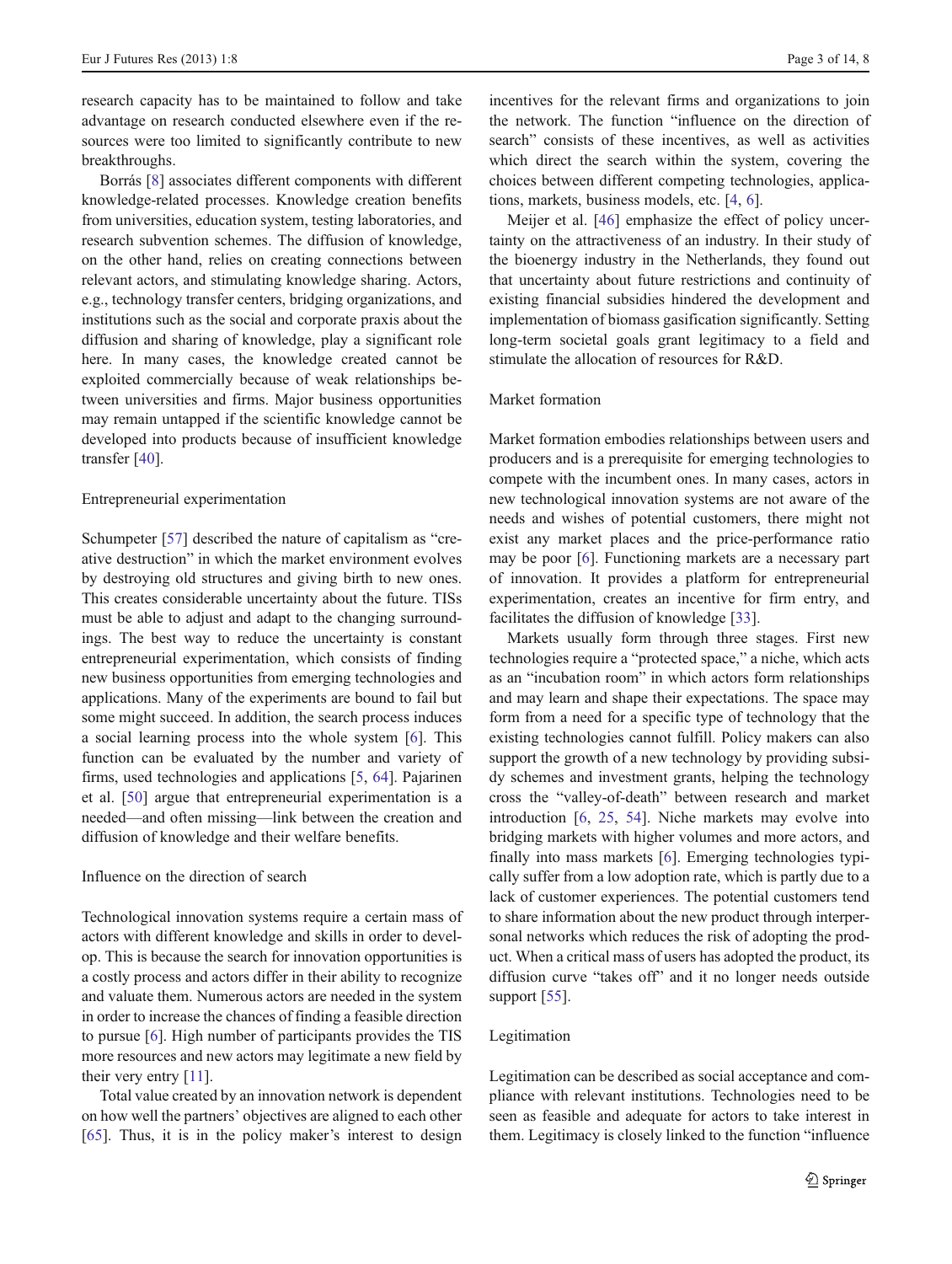on the direction of search" since legitimacy has an impact on expectations among managers and therefore on their strategy. Legitimacy is acquired through a legitimation process which is the result of sustained conscious efforts of different actors. It usually aims to adjust the institutional framework to support the development of the system better. Another goal is to overcome the stigma of new technology in the eyes of relevant stakeholders [[6\]](#page-11-0).

Emerging technological systems usually compete with existing systems that try to defend their position and the related institutions. Often, the best way to break through is to form advocacy coalitions with the actors in the sector and take concerted actions [\[56](#page-12-0), [69\]](#page-13-0). Jacobsson and Bergek [[33\]](#page-12-0) identify institutional weakness taking place when existing institutions are unsuitable and difficult to amend, and network weakness when there are not enough actors forming political consortia to advocate their demands.

## Resource mobilization

The viability of a technological system depends on the availability of required resources. The resources include human capital, i.e., education and scientific knowledge in the related fields, financial capital in the forms of seed and venture capital and diversifying firms, and complementary assets like products, services, and infrastructure [\[6](#page-11-0)]. The availability of resources is necessary for all innovative activities and can be provided by, e.g., government or venture capitalists [\[64](#page-12-0)]. Human capital may remove barriers to communication between actors by decreasing cognitive distance between them through education. Financial capital relaxes budget constraints and enables all types of economic activities.

## Data and methodology<sup>3</sup>

The data of the study consists of a total of 29 semi-structured face-to-face interviews. The interviewees, chosen with snowball sampling, include policy makers (11), consultants (2), researchers (4), R&D directors (3), senior executives (3), entrepreneurs (5), and a PR manager. Twenty-four of the conducted interviews concern the life sciences industry and were conducted between March 2010 and December 2010. Five interviews concern the solar energy industry and were conducted between November 2011 and December 2011.

The interview questions were designed to elicit openended responses from participants and to encourage them to provide personal stories and perspectives to emerging industry trends, challenges, and opportunities. Questions were organized into several categories, including networking, collaboration, university–industry relationships, industry trends and dynamics, regional changes, customer interface, funding, and industrial policy.

In addition, the interviews are supplemented with data from two workshops. A 2-day foresight workshop was conducted in the spring of 2010 with 29 representative members from the Finnish life sciences community. During the workshop, participant's inputs on emerging insights, regional concerns, and promising opportunities for longterm success were gathered. In the winter of 2011, a solar energy seminar was organized by the Finnish funding agency for technology and innovation (Tekes). The seminar included a workshop with around 200 participants. The workshop's aim was to identify the inducement and blocking mechanisms of solar energy in Finland and design proposals for action for relevant actor groups. The authors attended the workshop and afterwards received a summary of the results for analysis. Qualitative data is backed by quantitative indicators of the industries in question.

In this paper, the technological innovation system framework is used to analyze the dynamics and functionality of the life sciences and solar energy innovation systems in Finland. More specifically, a functional evaluation method of a TIS presented by Bergek et al. [[6\]](#page-11-0) is used. The interviews were transcribed and coded. The coding was made according to the six above-mentioned functions. Every theme or topic was coded with one or more functions according to their fit. The topics which were acknowledged by multiple interviewees or whose importance was supported by complementary data are reported in the results section. Many of the topics were linked with more than one function and had causal links and feedback loops to other functions. In these cases, the topics are discussed under the function considered the most suitable for them. The functional analysis is used to identify the underlying mechanisms which induce and hinder the performance of the systems.

# Results

#### Actors, networks, and institutions

In this section, the main constituents of the Finnish national innovation system are briefly outlined. Although technological innovation systems may cross national and sectoral borders [\[44](#page-12-0)], the aim of this study is to identify shortcomings in the Finnish innovation policy which puts the emphasis on the actors, networks, and institutions at the national level.

<sup>&</sup>lt;sup>3</sup> The technology field referred to as solar energy should be understood as comprising different photovoltaic (PV, solar panel) technologies in the context of this paper. The life sciences field encompasses functional foods, drug development, diagnostics, biomaterials, bioinformatics, medical design, and medical technology. Most available data is about the related and overlapping biotechnology field and may not accurately represent the life sciences field.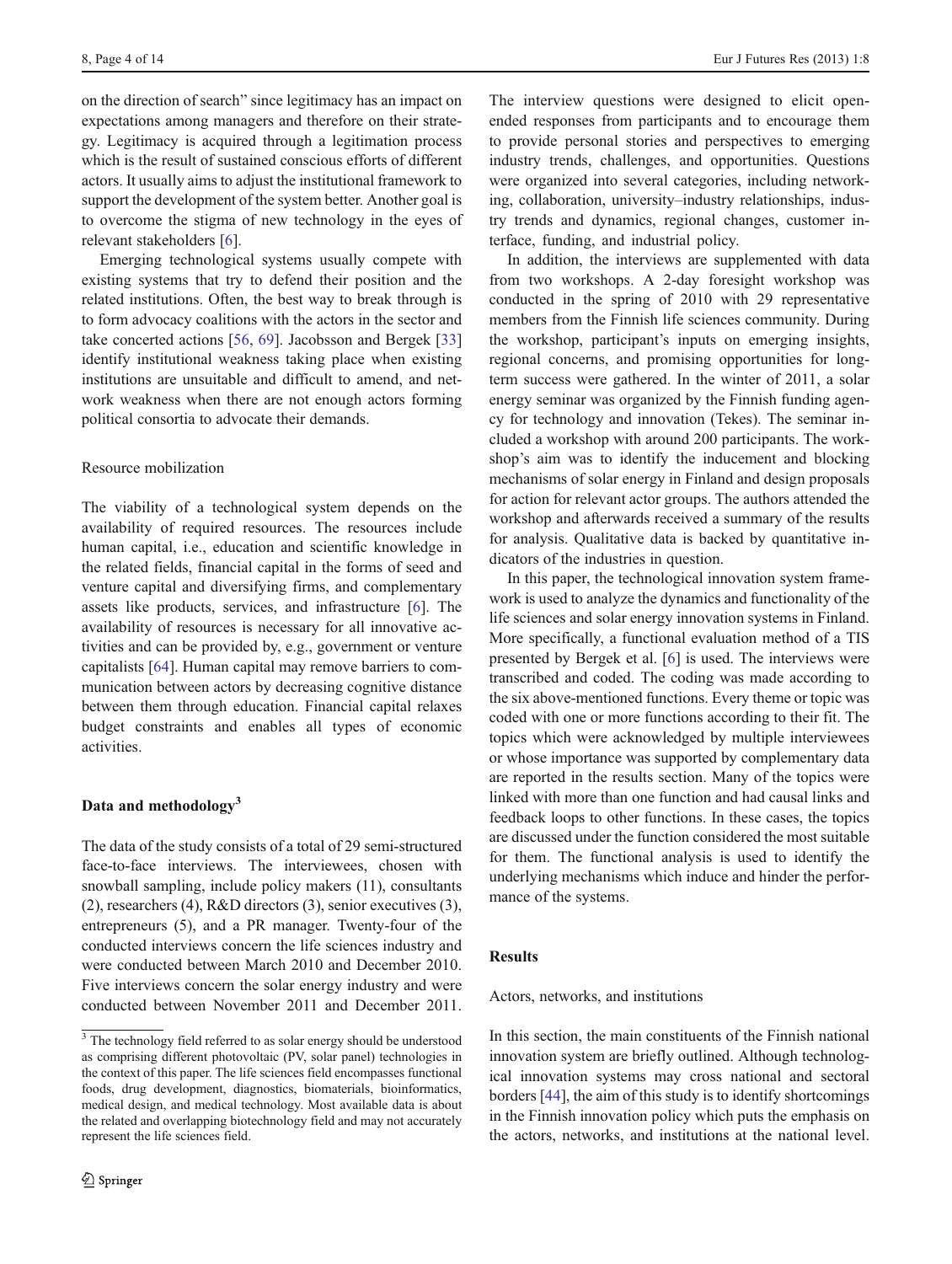There are several actors playing an important role in the Finnish national innovation system. The list and description of the actors is not comprehensive, but constructed to contain those actors that based on interviews seemed to be the most relevant. The networks are largely formed around these actors.

The Finnish Ministry of Employment and the Economy oversees Finland's technology and innovation policy and energy policy. The Finnish Ministry of Education and Culture is responsible for the country's science policy. Key issues are coordinated by the Research and Innovation Council, chaired by the Prime Minister. At regional level, the national technology policy is implemented by the Centers for Economic Development, Transport and the Environment. Tekes (Finnish funding agency for technology and innovation) is the main public funding organization for applied research, development, and innovation. Another big public financier, the Academy of Finland, concentrates more on funding academic basic research. Sitra, the Finnish Innovation Fund, is an independent public foundation under the auspices of the Finnish Parliament. Sitra's activities are financed by the yield from its endowment capital and the return on its venture capital investments.

Laws, standards, and regulations play an important role in the innovation environments of the life sciences and solar energy fields. Many of the laws and regulations are based on EU directives, but some national institutions also have a strong effect on the emergence and development of the technologies. Institutions related to university–industry relationships and taxation issues were seen highly important in the interviews.

The university–industry relationships have been crucial for the emergence of both of the industries. The legal and structural changes related to these relationships were seen highly central. Especially three changes with major impacts on the Finnish university–industry relationships were mentioned in several interviews. In a chronological order, the first change is the University Inventions Act from January 2007. The objective of the act is to promote technology transfer from universities to industry. The second change is the establishment of the Strategic Centers for Science, Technology and Innovation (CSTI, Finnish acronym SHOK). They are new public–private partnerships and their main goal is to promote collaboration between universities, research institutes, and industry and to facilitate radical innovations. The CSTI of Finnish energy and environment sector (Cleen Ltd) was established in 2008 and the CSTI of Health and Well-being (Salwe Ltd) operating in life sciences sector started on April 2009. Third change is the new Universities Act which came into force on the first of January 2010. The objective of the renewal was to give universities a more autonomous position in terms of financing and overall management, and to offer universities better

premises to fulfill their three central assignments: research, education, and societal interaction (Fig. [1](#page-5-0)).

In addition to the university–industry relationships, taxation issues were considered critical in fostering innovation. Taxation has an important role in creating growth-friendly environment where venture capitalists, business angels, and companies feel comfortable in investing. In 2005, 70 % of OECD member countries, excluding Finland, had tax incentives for R&D investments [[16\]](#page-11-0). In year 2012, the Finnish government has decided to test R&D tax incentives for a 3 year period [[67\]](#page-13-0). The public R&D money for Finnish companies as well as the tax incentives are below the average of OECD countries [[49\]](#page-12-0).

Functions

#### Knowledge development and diffusion

In knowledge development, one of Finland's biggest strengths is the high quality of research. This was identified important by interviewees from both sectors. The knowledge base was considered notable in the life sciences by the interviewees. In a national ranking of clinical medicine research 2001–2011, Finland was among the top ten countries on citations per research paper [[62\]](#page-12-0). In the solar energy field, the interviewees rated the research highly but criticized the field for lack of focus. The number of patent applications (7) and the RTA-index (0.2) which measures technological specialization were both very low in the solar energy field during the period 2000–2007 [\[36](#page-12-0)].

Because of the small population of the country, total resources for research are on a quite modest level. There is a significant trade-off between the depth and width of the knowledge base. If the resources are divided between all research fields within life sciences or renewable energy sources, none of the subfields will benefit much. On the other hand, some level of knowledge should be maintained in a variety of fields for the researchers and firms to be able to follow and understand research made somewhere else. Concerns were expressed that both of the fields lack concentration. The knowledge bases are currently quite wide but mostly not deep enough to achieve significant results. The resources should be focused on one or few areas instead of dividing them among many research themes.

Public policies play an important role in supporting networking and the diffusion of knowledge. In researchintensive areas like the life sciences and solar energy sectors, the university–industry relationships play a critical role in knowledge diffusion. Tekes and EU funding require university–industry collaboration which facilitates networking, partnering, and gaining important knowledge from the field. However, based on interviews the collaboration works suboptimally because academic projects are guided more by an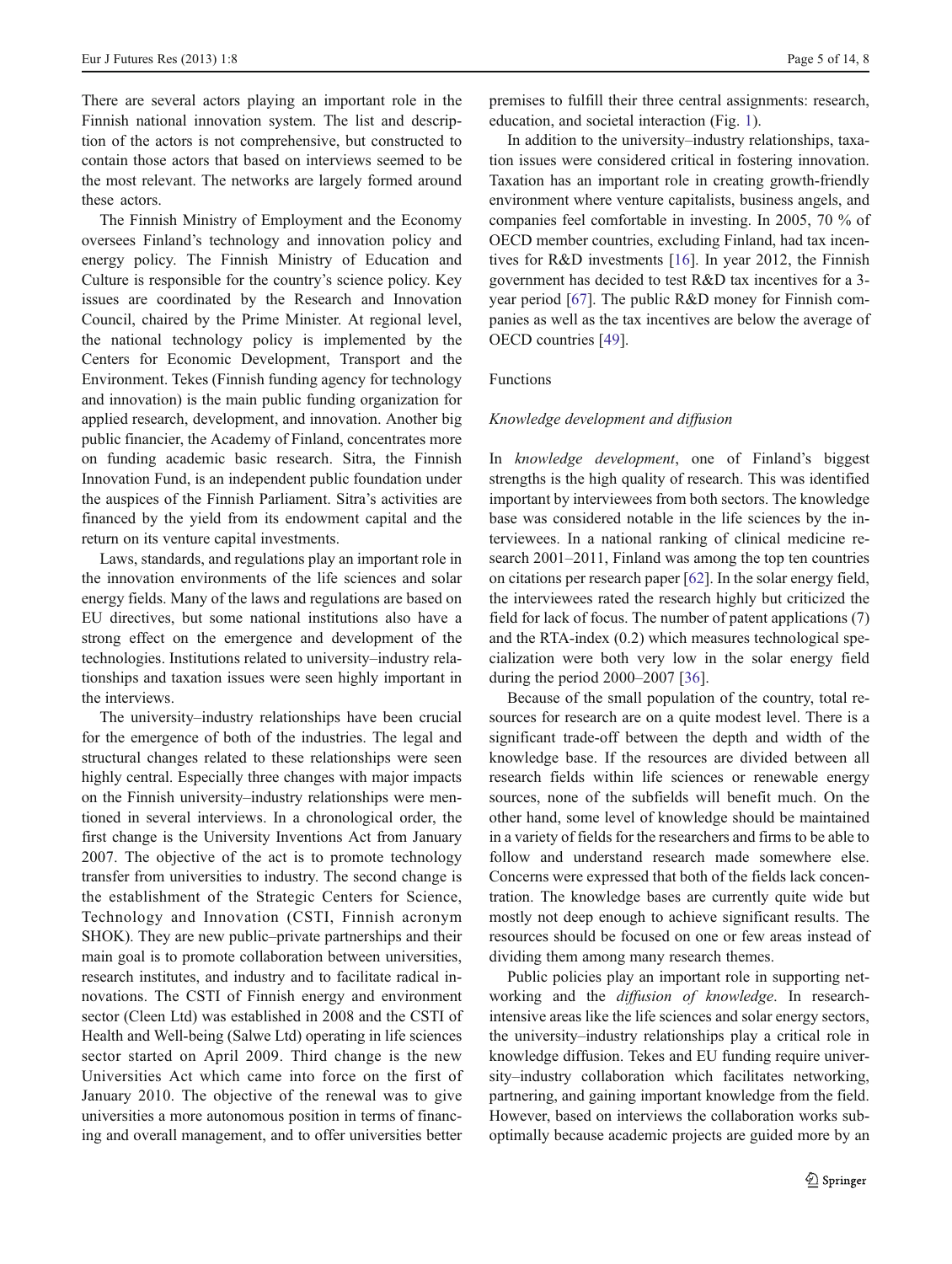<span id="page-5-0"></span>

Fig 1 Actors in the Finnish innovation system (based on [[67\]](#page-13-0))

opportunity to acquire research funding than a genuine interest in collaboration. This prevents knowledge diffusion between academia and industry. "The research groups start calling firms to take part in their projects two weeks before the Tekes deadline," one interviewee described the standard way of cooperation. "We rarely find ourselves with anything useful after a project ends," a firm representative commented joint R&D projects. The best results are usually achieved when the universities and firms plan the projects together, collaborating right from the start.

Only recently, changes in the innovation policy have brought academia and industry closer to each other, changing the attitudes gradually more positive towards commercialization. The companies would like to be involved in the university projects already in the planning stage, but academic researchers worry that a closer university–industry partnership may shift the focus excessively towards applied research. Compared with the national R&D effort, Finland's overall EU project participation rate is very poor [\[20](#page-12-0)]. This is the case especially in the energy industry, where the actors have traditionally found most of their partners from within Finland. Global networking is needed to keep up with the latest advancements in the fields and the poor participation rate is to be considered weakness of the knowledge development and especially the diffusion function.

The development of the technology transfer offices in promoting the commercialization of university inventions is crucial. To recognize the commercial potential of the inventions is challenging, and to find a working model for the technology transfer from university to industry requires continuous development as well as mechanisms to develop early phase products and methods to a more mature state. A comment: "The Finnish life sciences sector has potential that somehow cannot be realized. The invention phase as such works but thereafter the process stalls" represents a pretty typical answer in the interviews. Organizations or funds to assure the development of the inventions further and facilitate more efficient exploitation of university inventions are needed in Finland.

# Entrepreneurial experimentation

The number of firms in the whole biotechnology and life sciences sector grew sharply until the beginning of the millennium but after that it has stagnated [\[31\]](#page-12-0). There are roughly 200 companies operating in life sciences sector in Finland including consulting companies and distributors. Diagnostics and drug discovery stand out as the most important branches. Around 25 % of the companies are operating in the diagnostics sector and 25 % in the pharmaceutical sector, biomaterials cover around 10 % and bioinformatics 5 % [\[66](#page-13-0)].

In the pharmaceutical sector, there are a few domestic producers of which Orion is the biggest one with around €850 million annual net sales. In addition, there are some small players with less than  $\epsilon$ 20 million net sales and a few, quite young, originally Finnish drug development companies with a few molecules in the product pipeline. Multinational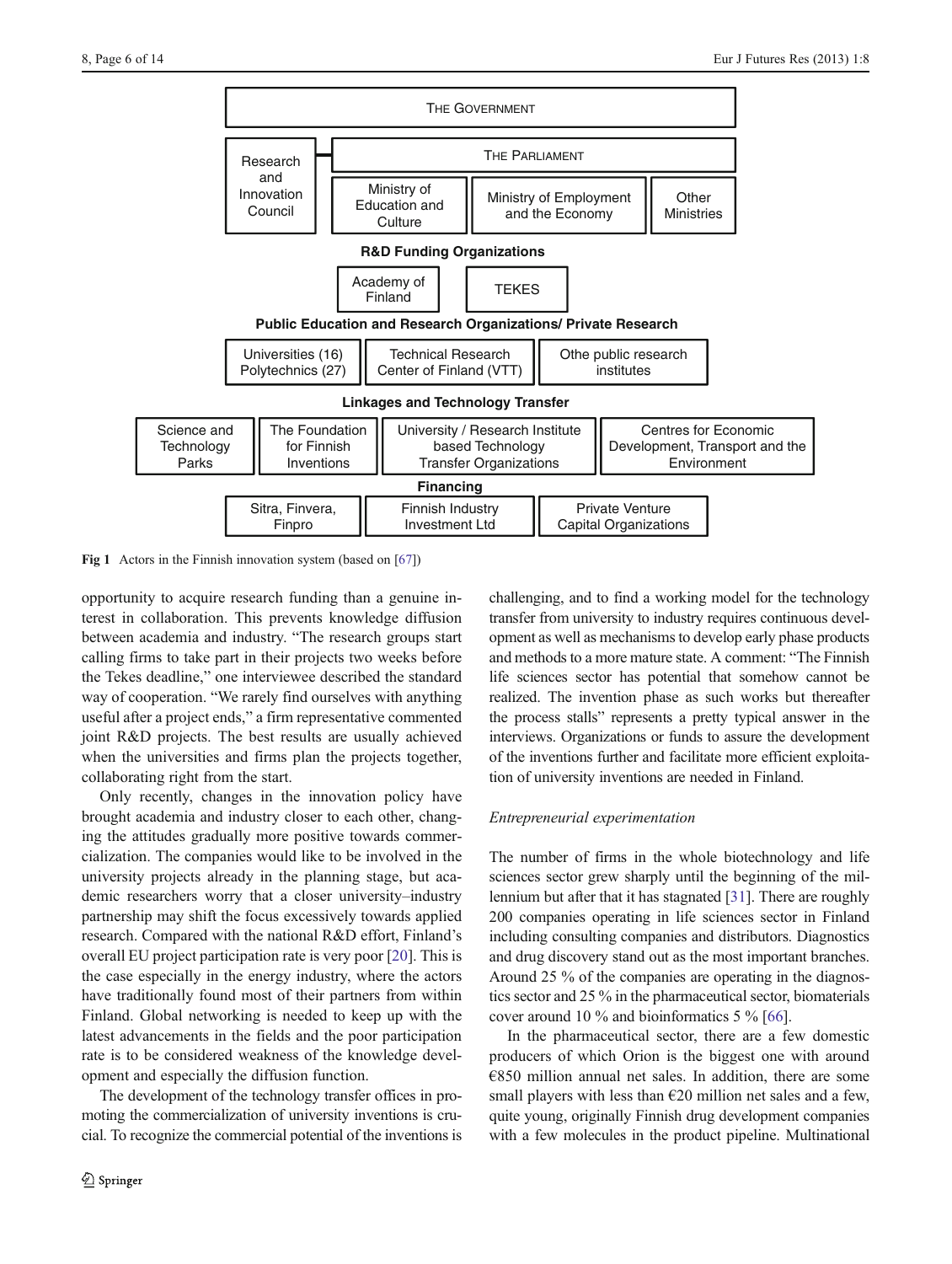companies Bayer and Santen also have production facilities in Finland [[21\]](#page-12-0). The total pharmaceutical sales in Finland were around 2 billion euros with wholesale prices in 2011 [[51\]](#page-12-0). Diagnostics was regarded as the most dynamic field within life sciences with moderate development times and relatively long history compared with many other branches. In the diagnostics sector, there are around 30 companies and  $\epsilon$ 350 million yearly net sales [[29\]](#page-12-0). Big multinational companies Thermo Fisher Scientific and Perkin Elmer have facilities through acquisitions in Finland and are actively operating in the diagnostic sector.

When exploring 5-year periods 2002–2006 and 2007– 2011, the number of established companies in the life sciences sector has declined 30 % from 50 to 35. Around 60 % of the new companies were small service providers. The size of the personnel in Finnish life sciences companies is modest and around 30 % of them are one person businesses (personal communication, Kai Lahtonen, Senior Advisor).

Pöyry Management Consulting Oy [\[53](#page-12-0)] identifies 74 companies operating in the Finnish solar power innovation system. The companies are either Finnish or do business in Finland. Companies associated with photovoltaics are much more common than those who concentrate on solar thermal. Many of the companies are not specifically concentrated on solar power but do business in construction, real estate, or property management. Those who focus solely on solar power are typically recently founded and technology oriented. In another study [\[36](#page-12-0)], the number of companies was identified as 97 with the following positions in the value chain (Table 1).

The growth of the companies is slow and high-growth enterprises are largely missing from both sectors. Many of the companies are small science-based university spin-offs. The researchers who establish businesses do not have entrepreneurial experience and also fail to utilize know-how from

Table 1 Value chain categorization of Finnish solar energy companies [[36](#page-12-0), p. 108]

|                                       |    |                | SMEs Enterprises Foreign parent<br>company | Total |
|---------------------------------------|----|----------------|--------------------------------------------|-------|
| Energy company                        |    |                |                                            |       |
| Device and component<br>manufacturing | 14 | 12             | 4                                          | 26    |
| Import and sales                      | 31 | $\mathfrak{D}$ | 2                                          | 33    |
| Planning and project<br>management    | 7  |                |                                            | 7     |
| Installation                          | 19 |                |                                            | 19    |
| Maintenance                           | 5  |                |                                            | 5     |
| Research                              | 2  |                |                                            | 2     |
| Sector associations                   | 2  |                |                                            | 2     |
| Other                                 | 2  |                |                                            | 2     |
| Total                                 | 82 | 15             | 6                                          | 97    |

other sectors. Some of the companies have truly original products and are able to grow and prosper by themselves. Others are unable to develop beyond a certain point regardless of their potential. These firms are often sold abroad. In these cases, the government does not fully benefit from the public investments made in the companies. Long-term tax and employment effects are not achieved.

The dilemma is that small businesses are supported by public policies, but their impact on the development of the field is not very high. Companies which aim to expand their business often find to be on their own. In the life sciences sector, long-term financing is limited. In the solar energy sector, the next step would be to conduct pilot and demonstration projects to gain credibility and references. These projects are typically very expensive and funding is scarce. According to Pöyry Management Consulting Oy [\[53](#page-12-0)], there are 19 ongoing or finished development projects utilizing solar energy in Finland. Most of these are building projects or area development projects. Municipalities play an important role in these projects and bureaucracy in the municipalities often prevents solar projects from taking place.

Taxation, lack of funding, and attitudes towards risk are among the top factors that hinder investments by Finnish firms. Foreign investments are hampered by taxation, small domestic market size, lack of knowledge about Finland and its strengths, and distant location [[58\]](#page-12-0).

The general attitude towards entrepreneurship is quite discouraging. According to an evaluation by Murray [[47\]](#page-12-0), the ranking of the entrepreneurial climate in Finland is 1.6 on a scale of 1 to 5. In comparison, the ranking of the UK is 3.9 and the USA is rated 4.9. Entrepreneurship as a career choice is not valued highly in Finland. In addition, the ambition and willingness to take risks are quite modest with those who have started their own businesses. This was noted also by the interviewees in the life sciences sector: "Many Finns have low ambition; they are content with funding their own laboratory for the next 5 years with some subsidy." Another interviewee commented: "I think the situation is similar to Finnish sports: if you aim to finish 33rd at the Olympics, you will never win. The lack of ambition and greed results in mediocrity." Risk averting and low ambition restrict the growth of Finnish companies which are often satisfied with a steady income for a few employees.

## Influence on the direction of search

The actions by policy makers may have a big influence on the attractiveness of a technology field. They should be predictable to reduce political risk [[46\]](#page-12-0). The life sciences sector in Finland has suffered from a realized political risk. At the beginning of the last decade, the life sciences sector was booming and it was hoped to become a new pillar to the Finnish economy. The attitudes however changed and the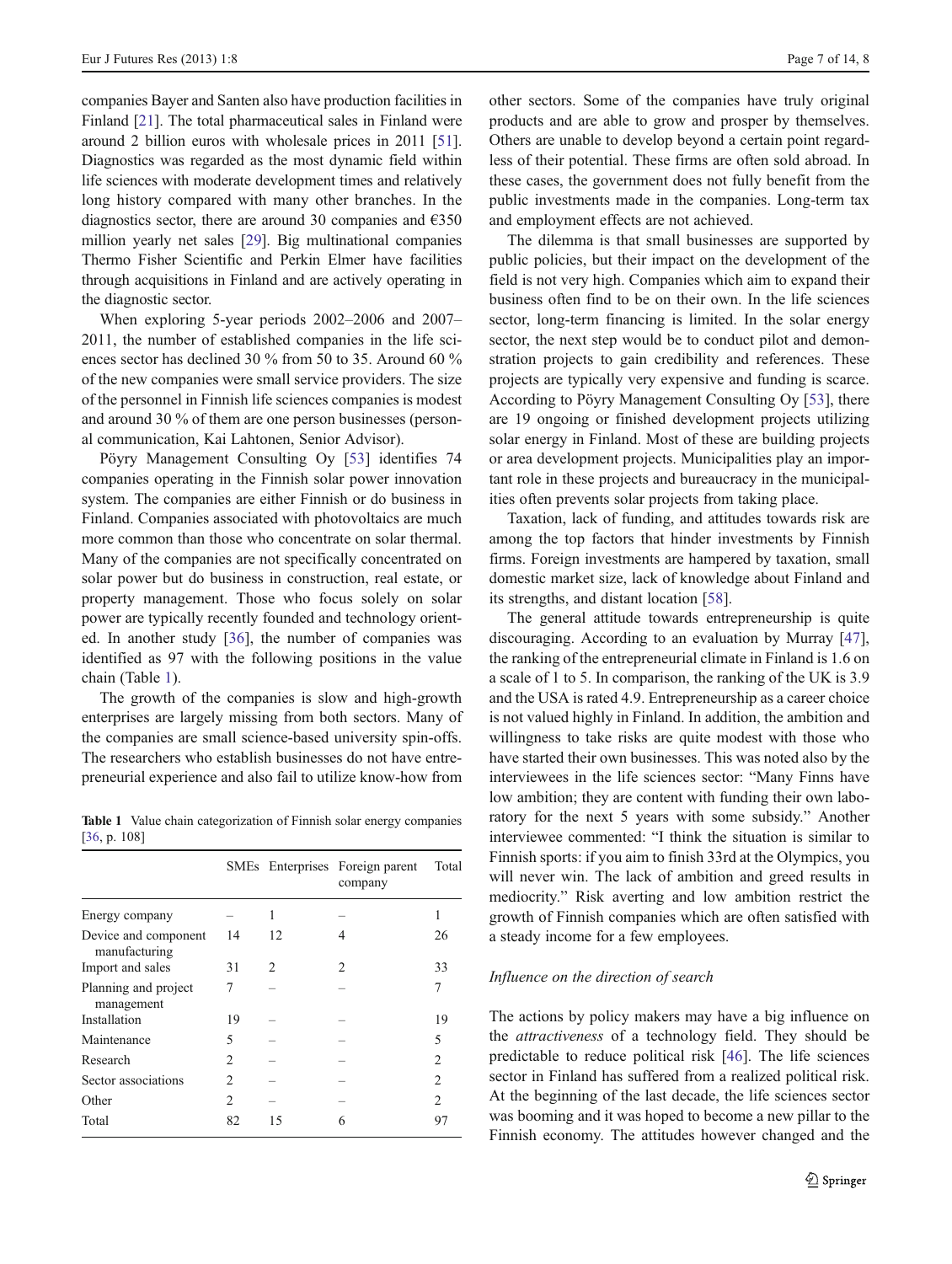amount of public financing decreased drastically. This in turn influenced the private investors.

In the solar energy sector, Finland does not have a feed-in tariff to subsidy the production, like many other EU countries. The tariffs have boosted the growth of the solar sector in the EU, but the late economic downturn has in many cases led to decisions of running down the existing tariff systems. This is extremely troubling because the investment times in the energy business are very long. The existence of this kind of political risk in Finland and in EU generates considerable uncertainty, which reduces the effectiveness of all policy measures as their continuity cannot be fully trusted.

Companies in both of the sectors are mostly very small and few have much influence. Actors in the fields are too scattered to gain from the synergy benefits of joint activities. By joining their forces, companies could increase their competences, offering, and visibility. In the solar energy sector, large companies have strong connections to the Ministry of Employment and the Economy which is responsible for the energy regulation and standardization. The relationships are either direct or via industrial associations. The ministry's connections to solar energy researches and SMEs are however poor. Because of limited resources, the ministry cannot follow the field closely and lacks the latest knowledge and understanding about the sector. A concern was expressed that it is extremely difficult to foresee all effects of regulative actions because of communication barriers between regulative policy makers and the developers of technology. Large companies and industrial associations encompass only some of the relevant actors and their views may be more conservative than the others.

The direction of the life sciences sector is strongly guided by technology-push mechanisms. New products originate from scientific developments and the lack of customer orientation is considered a weakness. Companies find it hard to acquire knowledge of the demand factors and cannot guide their search with respect to it. With no clear shared goals, the research has divided among many different subfields. Synergy benefits from clustering and knowledge exchange are largely missed.

The EU climate and energy package has a strong influence in the direction of energy research in Europe. The package was agreed in December 2008. It is binding to all EU member countries and includes significant reductions in greenhouse gas emissions and increases in the use of renewable energy by 2020. Finland tries to reach the 2020 targets mainly by supporting the production of bioenergy accompanied with wind and water power. Solar power does not hold a strong position in the national energy policy [[61\]](#page-12-0). As a result, creating regulation to support the development and utilization of solar power technology and services is a low priority. At the EU level, Finland is associated with bioenergy as Germany is with solar power and Denmark with wind power. Limited resources have to be divided among different energy sources and solar is not at the top of the list.

A pervasive view that came up in the interviews was that Finland needs shared goals concerning the development of life sciences and solar energy. Actors should form tight networks and decide on the direction to pursue. Input from producers, researchers, government agencies, municipalities, and users are needed for this. The creation of business clusters was suggested as a good way to share knowledge and boost collaboration.

# Market formation

Recently, a concern has been expressed that the TIS framework does not take geographical issues sufficiently into account [[12,](#page-11-0) [63](#page-12-0)]. A distinction between domestic and global markets has to be made when thinking of the market formation. The domestic markets are not nearly big enough to support many firms. The target markets are global. As there is no local demand, Finnish companies need to go global at a very early stage.

The know-how and business competence are gradually accumulating, as the life sciences industry is becoming more mature. Although many Finnish life sciences firms have been forced to sell their innovations abroad at a quite early stage, some older companies have survived and acquired valuable experience. In the absence of long-term funding, the companies have to find alternative ways of income before the actual product is on the market. That means new, innovative, business models, virtual companies, combining service and product development, etc. Also, the bigger players have not taken an active role in market formation.

The SMEs in the solar sector think that a domestic market would support their business significantly. It would give them a chance to gain reputation, credibility, and experience in a familiar environment. Without project references and experience in conducting projects, competing against global players is very difficult. Another widespread view among the companies is that although solar energy will not play a big role in Finnish energy production, there is business potential that could be unleashed with a little policy support. Finland has enough skilled actors to start producing turnkey solar panel systems for households and firms, but because of hampering regulation and lack of subsidies, there are not enough incentives to do so. "Finns are technology enthusiasts. They would get solar panels if it was only possible to buy them," commented one of the company representatives at the solar energy seminar. Turnkey solar systems which require no expertise or effort from the customer were considered critical in the formation of domestic PV markets. The electricity prices in Finland are 15.2 % lower for households and 26.7 % lower for industrial customers compared with EU average [[22\]](#page-12-0). This makes the opportunity cost of producing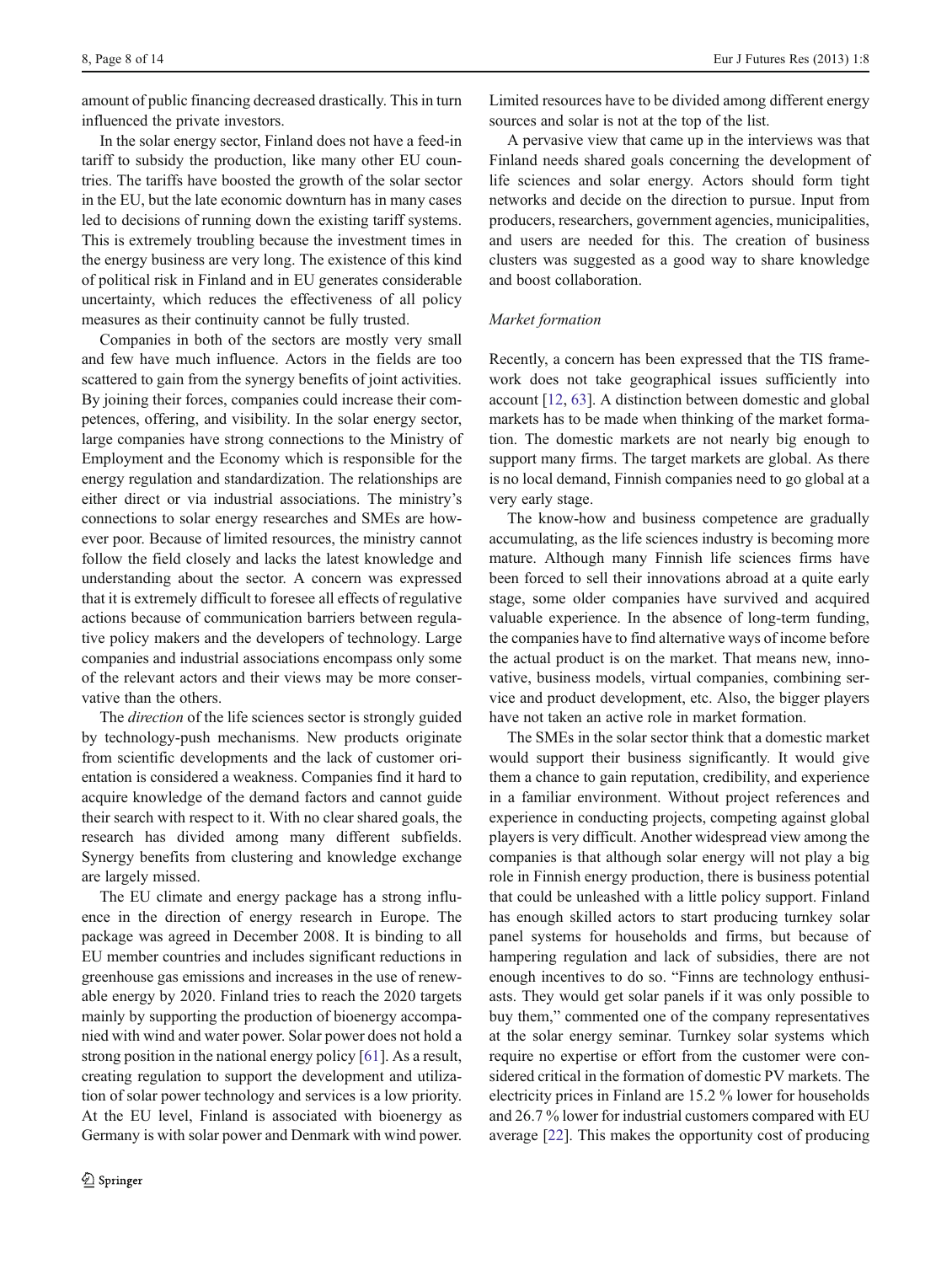energy with solar panels higher than in most countries. Producing solar energy for household's or firm's own use could nonetheless be profitable since consuming electricity on the spot saves the electricity distribution costs.

Global partnering is necessary to succeed abroad. The global life sciences market is well-formed but Finnish actors are largely disconnected from the relevant networks. Amir-Aslani and Negassi [\[1](#page-11-0)] state that small life sciences companies need partners to share risk and to access financial resources leading to the formation of strategic alliances. Our study supported this view that small companies often lack skills and resources to form relationships in order to penetrate the foreign markets. Moreover, the Finnish financiers may be unable to help either as they are not specialized in the life sciences area. Participation in EU projects could help in connecting to professional networks but is currently an underused channel.

Small start-ups often have funding only for a few months ahead, and have thus limited resources to contact potential partners. Furthermore, public funding is often not allowed to be spent on traveling and marketing. Language and cultural differences, geographical distance, and legal frameworks form challenges in partnering. Good business plans, patents, concepts, and unique products are not enough to attract global investors to Finland. Policy support and actions, such as tax incentives, new funding instruments, and national patent pools are also needed.

## Legitimation

The legitimation of the life sciences sector faced a downturn in mid-2000s when Sitra (the Finnish Innovation Fund) withdrew from the capital markets. In its footsteps, other investors started to reconsider their investments also, and after since the appeal of the sector has been quite low among investors. Actors in the field are concerned that the industry has not gained as much positive publicity as deserved. Especially, the Finnish media was criticized for a negative attitude towards the life sciences industry. Negative publicity in Finnish media may have an unfavorable influence on foreign investors. Moreover, the entrepreneurial climate, legislation, and taxation system were not regarded as highly supportive in Finland.

Finland has some advantages in the pharmaceutical sector, as Finnish health care is well-managed and welldocumented, the infrastructure is good and the citizens are willing to participate in clinical trials which facilitate product development. The public attitudes towards research in life sciences sector are positive, thus promoting the adoption of new techniques and innovations among users and customers [\[41](#page-12-0)]. However, slow permit and reimbursability processes in healthcare prevent big pharma investments, even though Finland has a long track record in clinical trials.

Based on the interviews, the lack of legitimation is one of the biggest obstacles in the development of the solar innovation system in Finland. In principle, the solar energy technologies, especially PV, have strengths that could ease their acceptance. For example, PV panels do not reshape the landscape the same way wind power generators do. They do not rely on the economies of scale in size unlike wind turbines: small rooftop panels are as efficient as big power plants. Small panels can be built without taking building regulations into account. Small-scale solar production also fits well into the recent trend of building and developing smart electricity grids, which facilitates distributed energy production. The life cycle of a PV panel is long and they require little maintenance. Despite these points, solar power is not seen attractive in Finland. Most of the arguments against it concern the country's light conditions. However, according to Šúri et al. [\[60](#page-12-0)], the yearly sum of irradiation in southern Finland is approximately at the level of Germany and the UK.

Actors who do not follow the development of the solar field closely are at risk of having false understanding and misconceptions. Information acquired 2 years ago is inevitably outdated. Thus the limited resources of policy makers hinder the legitimation process. This point is notable because the solar energy actors in Finland do not have an advocacy coalition to lobby for their interests. The policy makers receive conflicting information about the profitability and development of the solar energy technologies while the firms and researchers seem to be unanimous. Actors in the solar energy field are sometimes referred to as "solar believers." This indicates that they are considered overoptimistic about the technology.

The solar regulation supports distributed energy production by relaxing some of the bureaucracy and requirements for small scale activities. For example, the owners of below 2 MVA solar power systems cannot be charged for the costs of strengthening the power grid when they connect to it. Also, electricity produced to one's own use by small systems is not taxable. Several interviewees however noted that in practice it is not easy to connect solar panels to the power grid. Bureaucracy and technological requirements make connecting difficult. Selling surplus electricity can also be hard. Finding a buyer for energy supply that is fluctuating and small in scale is rarely easy. Regulation also prevents selling electricity directly, e.g., to one's neighbors. Energy must always be transferred via a transmission system operator.

#### Resource mobilization

Finland is one of the most research-intensive countries in the world. Finnish national R&D expenditure is 3.8 % of GDP [\[59](#page-12-0)]. Seventy percent of these R&D investments are covered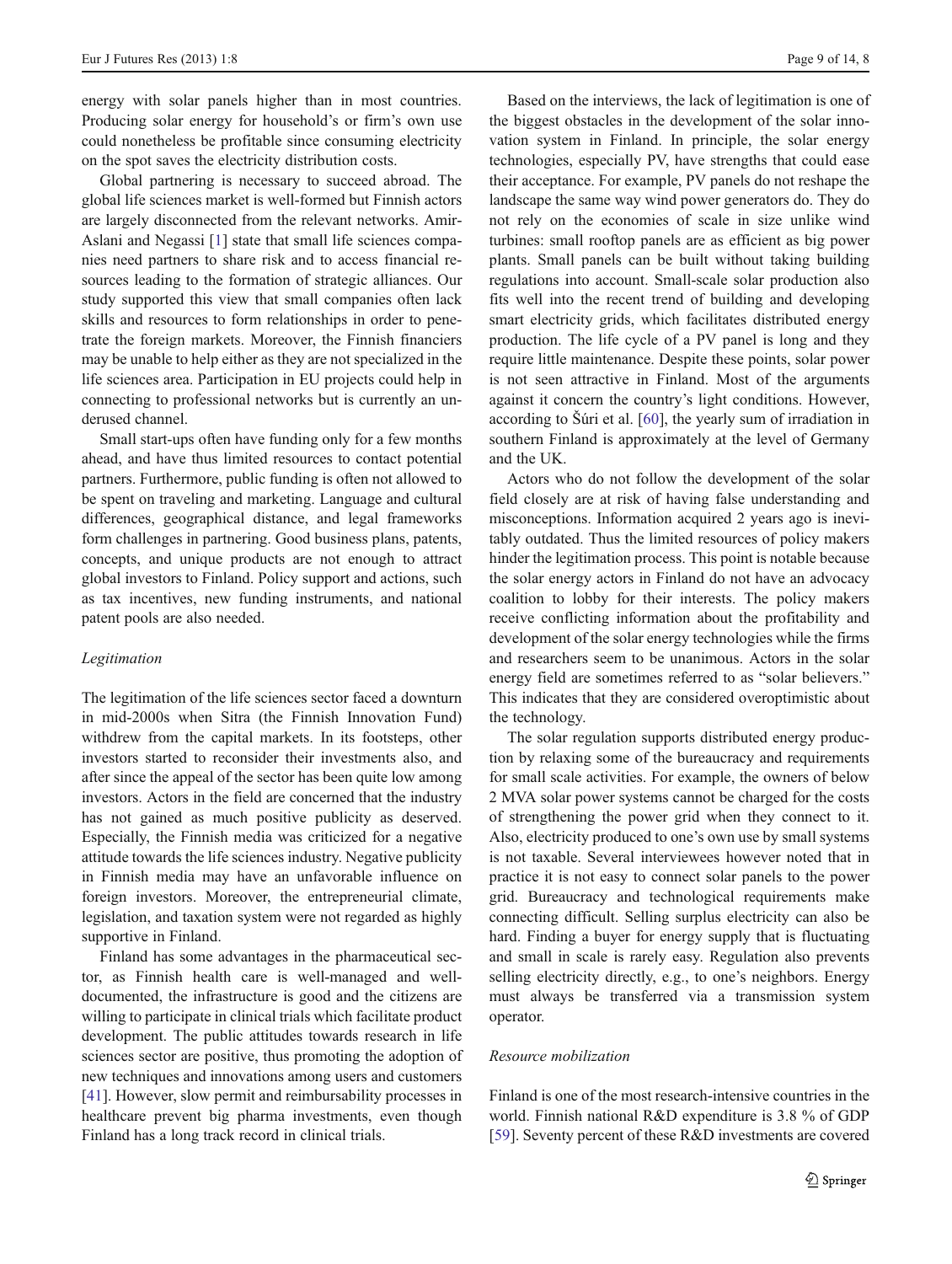by private sector and 30 % comes from the public sector [\[59](#page-12-0)]. However, the private sector figures are dominated by the ICT sector. Nokia covered about half of the private R&D investments in Finland in 2011 [[35\]](#page-12-0). Based on the interviews, Finland stands out with its good educational system, highquality basic research, good infrastructure, and internationally recognized technological competence. High-quality education lays the foundation for building expertise and worldclass innovations.

The public health care system provides an advantage compared with other countries in the life sciences sector. The Finnish health care system has comprehensive patient registers, which may increase the potential of clinical studies. Further, Finland has committed resources to develop a biobanking infrastructure that is hoped to improve the health care in Finland, provide opportunities for international collaboration and research services, and help to integrate its research infrastructure with the EU's efforts [[26\]](#page-12-0).

A smart electricity grid is an update to the traditional electricity grid infrastructure. It acquires information on the supply and demand factors and gathers and distributes electricity accordingly. Two-way communication and transmission make it possible for small energy producers to sell their power back to the grid. This increases the attractiveness of residential solar panels. Therefore investments in smart grid infrastructure may be considered complementary to investments in PV technology. The smart grid infrastructure is being developed in a large scale. In 2013, smart electricity meters will be installed in 80 % of Finnish households. Smart grids are also researched, e.g., in the Smart Grids and Energy Markets programmes in CSTI Cleen Ltd and in Tekes's Sustainable community programme.

Finland's pervasive weakness in all sectors is the absence of venture capital. Public R&D funding is on a relatively high level but cannot account for all of the needs. EU funding is available but not much of it ends up in Finland. In 2008, the total amount of VC investments for start-up companies was  $E127$  million which was divided among 196 growth-stage companies. In 2009, the amount decreased to €93 million for 167 companies [\[45\]](#page-12-0). This was considered a critical barrier for the development of the industries by practically all of the interviewees. The lack of business know-how stands out as weakness in the human capital stock. The entrepreneurs originate mostly from the academia and lack skills and experience required in penetrating global markets.

### Summary

The analysis shows that there are several bottlenecks that prevent both of the industries in focus from developing further. These are gathered in Table [2.](#page-10-0) Most of the bottlenecks concern barriers to growth that fresh start-up companies face. The observed combination of weak performance in

high-growth entrepreneurship and the high level of research and notable R&D investments per capita is sometimes called "the Finnish paradox" [[2\]](#page-11-0).

Despite Finland being a small country in terms of population, actors in both of the fields are quite scattered and unconnected. The research areas and product offerings are divided into many detached segments. This deprives the actors from synergy benefits such as the economies of specialization, technological spillovers, and pooled labor markets [\[6](#page-11-0), [37](#page-12-0)]. Without shared goals, their visibility and influence over policy makers will stay low. This in turn affects resource mobilization by reducing the amount of both public and private funding. The university–industry relations still have room for improvement which reduces the amount of inventions that are tried in the markets.

The remote location of Finland at the outskirts of Europe creates additional difficulties in forming connections to global networks required to penetrate the global markets. The problem exists both in the academia and in the industry but is more significant in the latter. Finnish universities do not attract many foreign researchers and participation rate in international EU projects is low. The real problem however is the obstacles companies face in gathering investments from abroad and getting their products in global markets. Language and cultural differences, geographical distance (travel costs, time zones) and varying legal frameworks make it more difficult for a Finnish firm to break through than for instance a firm from the USA.

Public attitudes towards an emerging industry have a strong effect on market formation, the amount of researchers and companies willing to join the field as well as the financier's interest in investing in it. Both of the case study industries suffered from a bad public image resulting from overoptimistic expectations (life sciences) and prejudices and false information (solar energy). Emerging industries typically have little means to widely affect their public perception.

Small firm size may act as a barrier between policy makers and firms. Policy makers are informed of the regulative needs of firms mostly via big enterprises and advocacy coalitions. In the life sciences and solar energy sectors, most of the companies are very small and the policy makers are not aware of their needs. This has an effect on the design of incentives and regulations.

The point above is related to the observation of technologyspecific policy needs. The life sciences sector, especially the pharmaceutical sector, has very long and costly development periods and the current public funding system seems to fail to take this into account. The resources are shared between many small projects while it would arguably be more useful to fund few big projects instead. The development of the Finnish life sciences and PV markets is also hindered by regulative issues. Limited understanding about the industry's leading to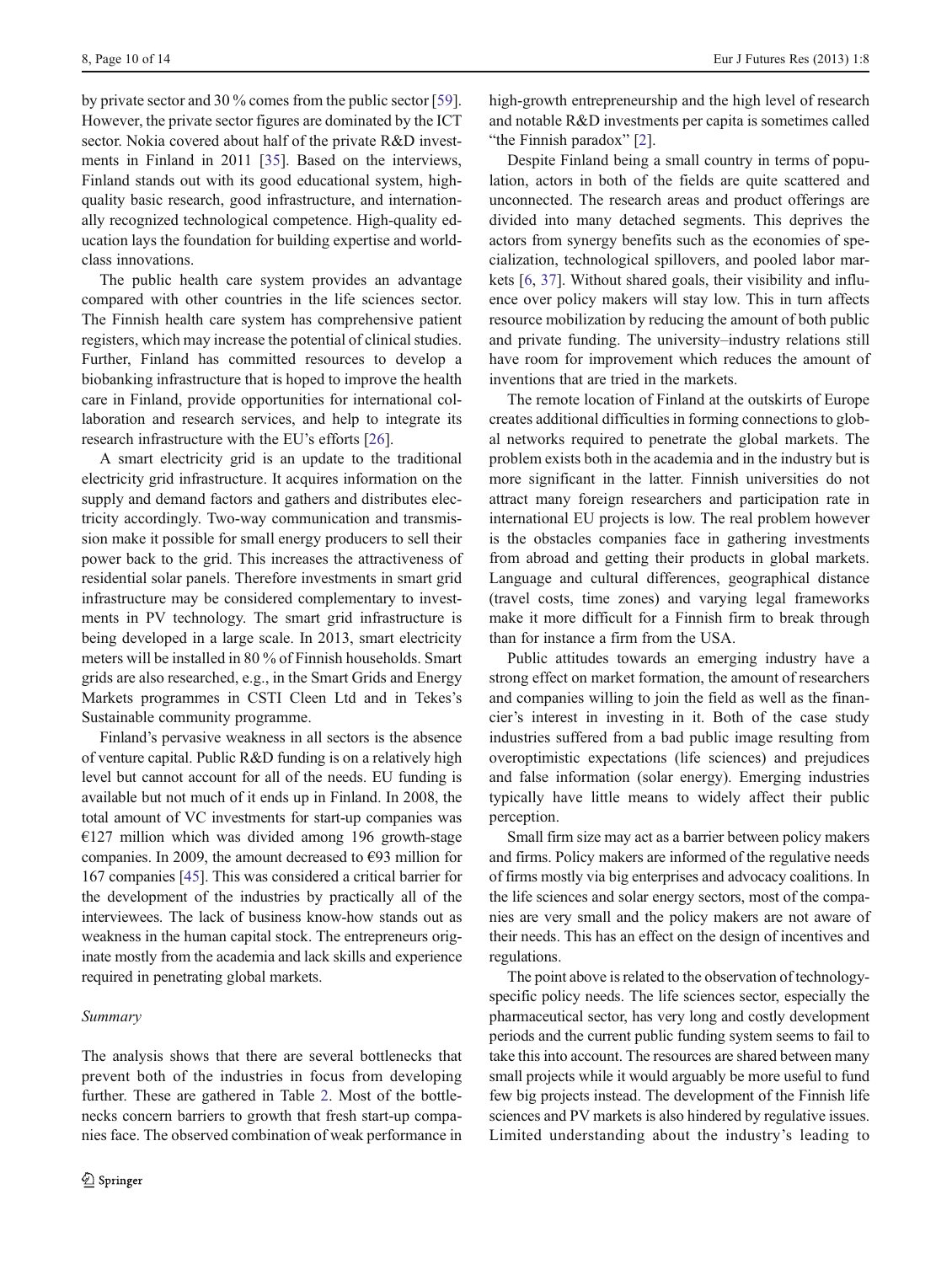<span id="page-10-0"></span>Table 2 Summary of the blocking mechanisms

| Mechanism                              | Weakens the function <sup>a</sup> | Description                                                                                                                                              |  |
|----------------------------------------|-----------------------------------|----------------------------------------------------------------------------------------------------------------------------------------------------------|--|
| Low level of domestic<br>collaboration | a, b, c, f                        | Low connectedness of the actors hampers the development of shared goals and<br>decreases synergy benefits from collaboration.                            |  |
|                                        |                                   | Absence of advocacy coalitions limits the visibility of the fields and reduces<br>influence over policy makers.                                          |  |
|                                        |                                   | Poor university-industry relationships hinder knowledge transfer.                                                                                        |  |
| Remote location                        | a, b, d, f                        | Geographical, institutional and cultural distances from global networks make<br>knowledge transfer, attracting funding, and commercialization difficult. |  |
| Public image                           | a, b, c, d, e, f                  | Poor public images discourage actors from joining the fields which creates negative<br>feedback loops that decrease the performances of all functions.   |  |
| Small firm size                        | c, e                              | SMEs are lacking communication channels with policy makers who in turn are unable<br>to acknowledge their needs.                                         |  |
| Technology-specific<br>policy needs    | a, e, d                           | Insufficient regulation and legislation generate difficulties in the commercialization<br>of the products.                                               |  |
|                                        |                                   | Differences in research and development times are not acknowledged in public funding.                                                                    |  |
| Lack of business<br>know-how           | b, f                              | Lack of commercialization experience hinders the market introduction of new products                                                                     |  |

<sup>a</sup> Functions: (a) knowledge development and diffusion, (b) entrepreneurial experimentation, (c) influence on the direction of search, (d) market formation, (e) legitimation, (f) resource mobilization

insufficient actions is currently a significant bottleneck in Finland. Dynamic capabilities to develop institutions in coevolution with the industries are missing.

The companies in both of the sectors are often university spin-offs and tend to lack know-how to commercialize their technologies. Getting products into markets is hindered by the lack of employees with adequate experience in commercialization. In other words, the life sciences and solar energy fields are hindered by the absence of the right kind of human capital.

# Discussion

Many of the results concern difficulties in creating growth trajectories for emerging knowledge-intensive industries. In Finland, the knowledge creation processes are in good shape but the knowledge is poorly exploited. Start-ups get founded but high-growth entrepreneurship is very rare. According to this study, the most immediate causes are limited resources and poor international commercialization skills. These problems arise from the facts that there are no shared goals concerning the future of the industries. Academia, industry, and policy makers should together define clear targets for future developments and act accordingly. At the moment, lots of potential and effort is wasted because the actors in the innovation systems are not aligned to support each other. The Finnish economy has previously led by ICT, forestry, metal and machinery industries, and large enterprises. The growth has not been dependent on promoting the growth of SMEs which may have guided the policy makers away from developing institutional settings that support high-growth entrepreneurship.

Low amount of venture capital and remote location are known difficulties for Finnish firms. Different technological innovation systems however face their own special characteristics. We argue that in order to support the growth of emerging industries the policy makers have to increase communication with relevant actors, analyze the strengths and weaknesses in the TISs and react with technology-specific policy measures aiming to remove bottlenecks that prevent the industries from reaching their full potential. Our suggestions for relevant policy measures for the life sciences and solar energy industries include means and incentives for tighter local and global networking, influencing public opinion, eliminating prejudices, raising awareness, and designing needed regulation and demand-based innovation policies to boost domestic market creation.

Technological path-creation by policy makers has a risk of 'picking the wrong winners', i.e., investing in technologies that will not yield commercial or societal benefits. This is not a trivial concern and answering it demands strong forecasting skills. Methods of evaluating emerging technological systems need to be further developed. The functional evaluation model used in this study provides a useful way to divide complex systems into manageable components. However, the functions are not very explicitly defined. Many topics that arise from the data could not be exclusively associated with only one function. For example, the functions influence on the direction of search and legitimation have similarities and overlap with each other. Different functions are interdependent and may affect each other by causal relations and feedback loops. Bergek et al. [[6](#page-11-0)] included a seventh function, development of positive external economies, in their original model to capture the interdependencies. We considered it significantly different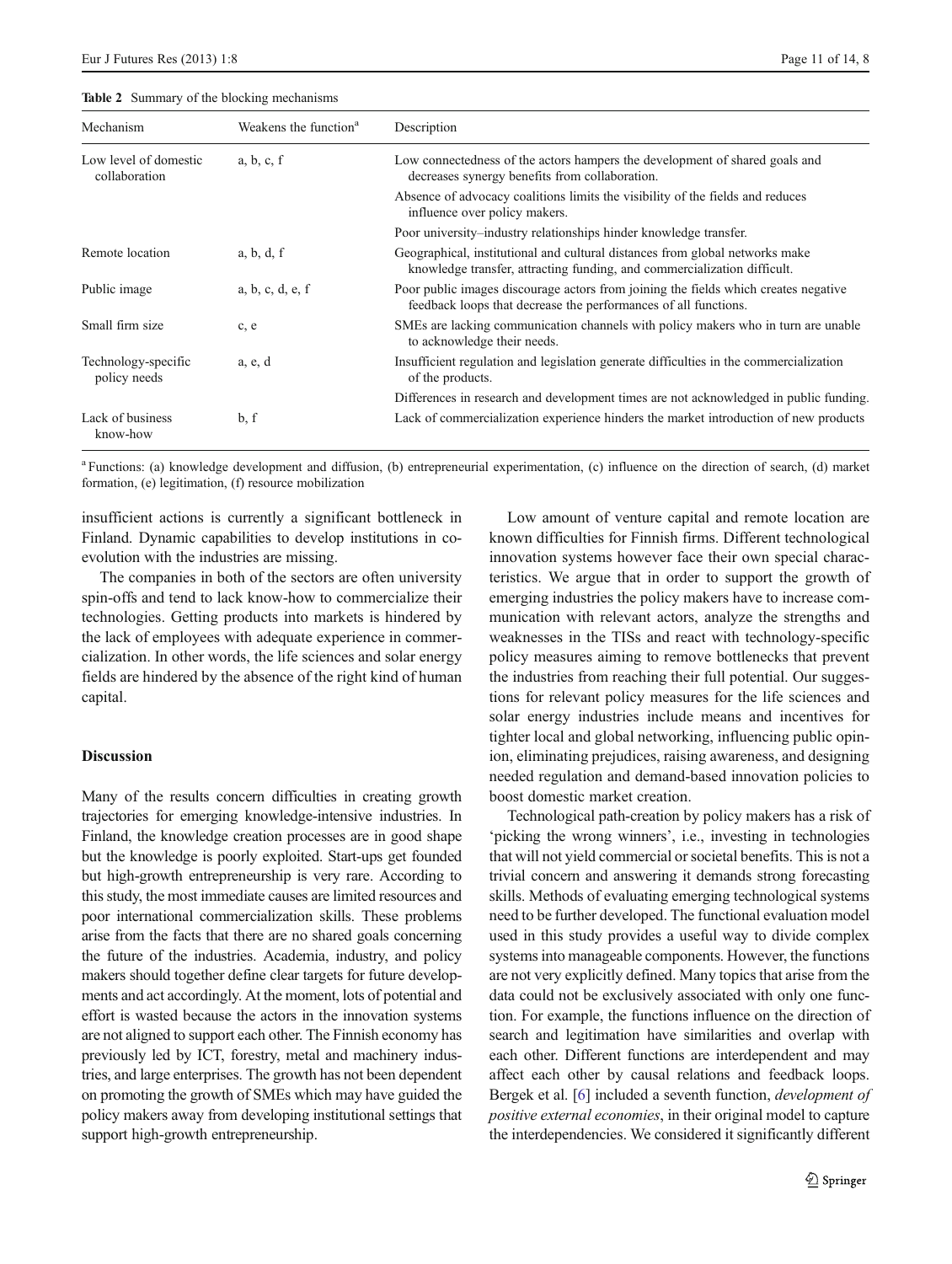<span id="page-11-0"></span>from the other functions and decided to omit it from the paper and discuss the synergy effects (or their absence) with their appropriate functions. Further development of the theory should focus on designing clear indicators and assessment methods for the functions to enable comparability between different technological innovation systems.

Our data covers qualitative interviews from two emerging high-tech innovation systems. Although the results have been complemented with some quantitative data they should be considered exploratory and preliminary. The life sciences and solar energy fields share some common elements but they differ in their stages of development the life sciences field being much more evolved. While it is interesting to notice that these two fields face problems that are very much alike, more research on industries at different development stages could reveal information on which mechanisms play the most important role in which stages. Further research on other emerging fields would back or contradict our findings and determine their generalizability.

# Conclusions

Finland has been praised for its innovation policy, which has led to success especially in ICT, forestry, and machinery industries. The traditional industries are currently however losing ground and new sources of growth are needed. Innovation policies, technological development, and social practices tend to evolve to support certain industries and provide beneficial synergy benefits and economies of scale and scope. At the same time, they may create barriers for emerging technologies.

This study analyzes the life sciences industry and the solar energy (PV technology) industry in Finland to evaluate the Finnish innovation policy's capabilities to promote emerging industries. Using a functional analysis scheme of technological innovation systems, several shared bottlenecks are identified. Both of the industries do quite well in knowledge creation. Low level of domestic collaboration, remote location, poor public image, small firm size, unmet technology-specific policy needs, and lack of business know-how are mechanisms that prevent the industries from exploiting the created knowledge commercially by reducing available funding and making international commercialization difficult.

Many of the bottlenecks of the technological systems are technology-specific. Based on this, we argue that each industry and their needs should be evaluated individually. Accomplishing long-term competitiveness and continuous development of desirable technological systems is however not a matter of one-time political reform. Arrangements are needed where policy makers are informed of the latest developments and able to adjust their actions accordingly. Supporting the development of emerging industries requires dynamic capabilities from the policy makers.

Communication and knowledge exchange between policy makers, firms (especially SMEs who are numerous) and academia needs to be improved in order to design sustainable innovation policy.

Open Access This article is distributed under the terms of the Creative Commons Attribution License which permits any use, distribution, and reproduction in any medium, provided the original author(s) and the source are credited.

## References

- 1. Amir-Aslani A, Negassi S (2006) Is technology integration the solution to biotechnology's low research and development productivity? Technovation 26:573–582
- 2. Autio E (2009) The Finnish paradox: the curious absence of highgrowth entrepreneurship in Finland. ETLA discussion papers No. 1197, The Research Institute of the Finnish Economy
- 3. Bell W (2009) Foundations of futures studies: human science for a new era. Transaction Publishers, Piscataway
- 4. Bergek A, Hekkert M, Jacobsson S (2008) Functions in innovation systems: a framework for analysing energy system dynamics and identifying goals for system-building activities by entrepreneurs and policymakers. In: Foxon TJ, Köhler J, Oughton C (eds) Innovation for a low carbon economy: economic, institutional and management approaches. Edward Elgar Publishing, Cheltenham, pp 79–111
- 5. Bergek A, Jacobsson S, Carlsson B, Lindmark S, Rickne A (2005) Analyzing the dynamics and functionality of sectoral innovation systems—a manual. In: DRUID Tenth Anniversary Summer Conference 2005: Dynamics of Industry and Innovation: Organizations, Networks and Systems, 2005
- 6. Bergek A, Jacobsson S, Carlsson B, Lindmark S, Rickne A (2008) Analyzing the functional dynamics of technological innovation systems: a scheme of analysis. Res Policy 37:407–429
- 7. Berger W (2001) Photovoltaics in Europe in the year 2020. VÖAW, Wien
- 8. Borrás S (2004) System of innovation theory and the European Union. Sci Public Policy 31:425–433
- 9. Carlsson B, Stankiewicz R (1991) On the nature, function and composition of technological systems. J Evol Econ 1:93–118
- 10. Carrera G, Mack A (2010) Sustainability assessment of energy technologies via social indicators: results of a survey among European energy experts. Energ Policy 38:1030–1039
- 11. Carroll GR (1997) Long-term evolutionary change in organizational populations: theory, models and empirical findings in industrial demography. Ind and Corp Change 6:119–143
- 12. Coenen L, Benneworth P, Truffer B (2012) Toward a spatial perspective on sustainability transitions. Res Policy 41:968–979
- 13. Cohen WM, Levinthal DA (1989) Innovation and learning: the two faces of R & D. Econ J 99:569–596
- 14. Cooke P (2001) Regional innovation systems, clusters, and the knowledge economy. Ind Corp Change 10:945–974
- 15. Dator J (1996) Foreword. In: Slaughter R (ed) The knowledge base of futures studies. DDM, Melbourne
- 16. EC (2006) Promoting innovation by tax incentives: a review of strategies and their importance to biotech growth. European Commission, Brussels
- 17. EC, SEC (2009) 1295 a technology roadmap for the communication on investing in the development of low carbon technologies. Commission of the European Communities, Brussels
- 18. EC (2011) Photovoltaics and nanotechnology: from innovation to industry. European Commission, Brussels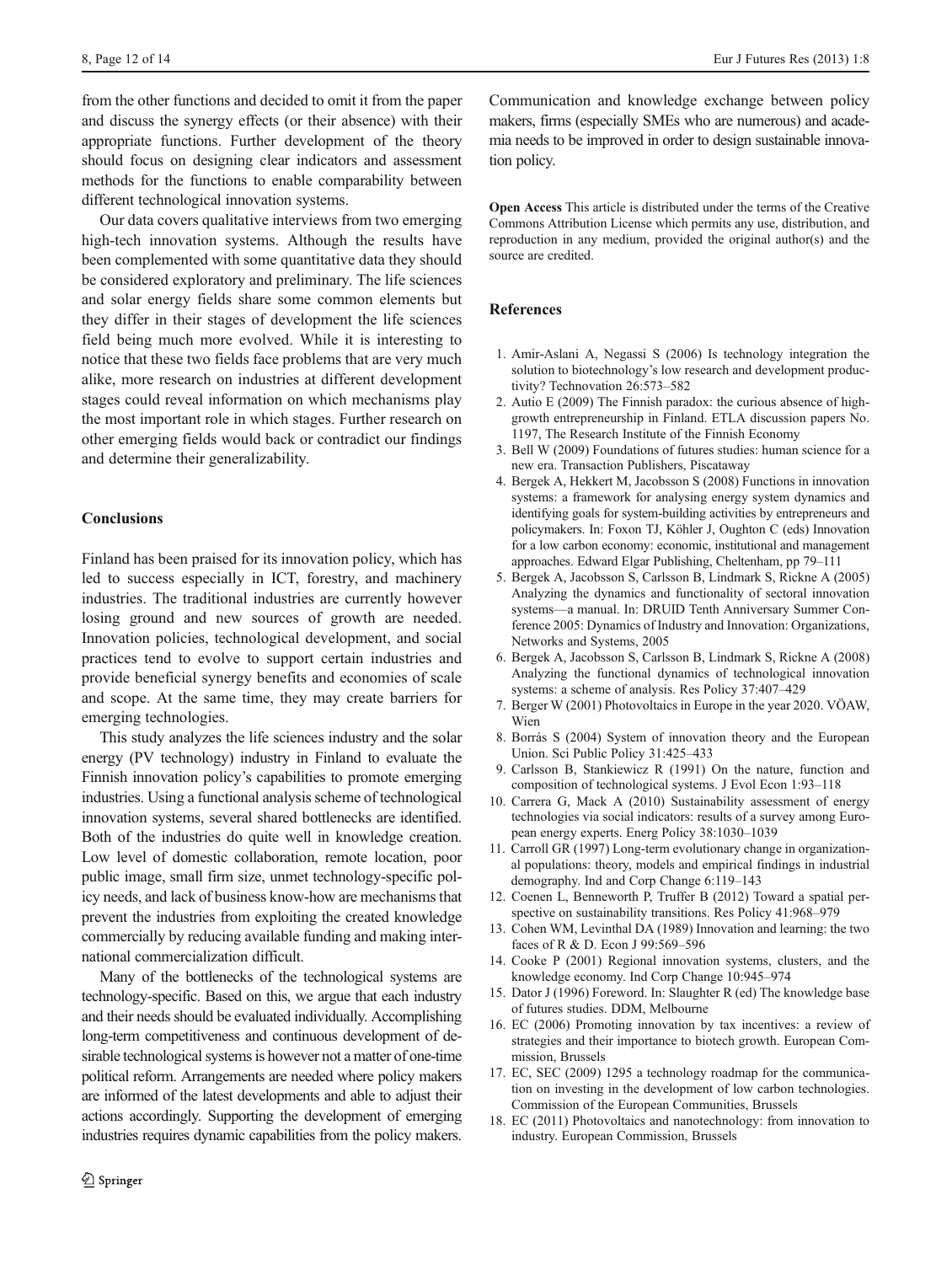- <span id="page-12-0"></span>19. Edquist C (2005) Systems of innovation: perspectives and challenges. In: Fagerberg J, Mowery DC, Nelson RR (eds) The Oxford handbook of innovation. Oxford University Press, New York, pp 181–208
- 20. Edqvist C, Luukkonen T, Sotarauta M (2009) Broad-Based innovation policy. In: Veugelers R (ed) Evaluation of the Finnish national innovation system: policy report. Taloustieto Oy, Helsinki, pp 11–71
- 21. Espicom (2011) The Outlook for pharmaceuticals in northern Europe
- 22. Eurostat (2011). Energy statistics. [http://epp.eurostat.ec.europa.eu/](http://epp.eurostat.ec.europa.eu/portal/page/portal/energy/) [portal/page/portal/energy/.](http://epp.eurostat.ec.europa.eu/portal/page/portal/energy/) Accessed 20 Dec 2011
- 23. Faber A, Frenken K (2009) Models in evolutionary economics and environmental policy: towards an evolutionary environmental economics. Technol Forecast Soc Change 76:462–470
- 24. Farla J, Markard J, Raven R, Coenen L (2012) Sustainability transitions in the making: a closer look at actors, strategies and resources. Technol Forecast Soc Change 79:991–998
- 25. Geels FW (2005) The dynamics of transitions in socio-technical systems: a multi-level analysis of the transition pathway from horse-drawn carriages to automobiles (1860–1930). Technol Anal Strateg 17:445–476
- 26. Genomeweb (2011) Finland Invests \$6.7M to Connect Biobanking, Bioinformatics, and Translational Research Resources. [http://](http://www.genomeweb.com/informatics/finland-invests-67m-connect-biobanking-bioinformatics-and-translational-research) [www.genomeweb.com/informatics/finland-invests-67m-connect](http://www.genomeweb.com/informatics/finland-invests-67m-connect-biobanking-bioinformatics-and-translational-research)[biobanking-bioinformatics-and-translational-research.](http://www.genomeweb.com/informatics/finland-invests-67m-connect-biobanking-bioinformatics-and-translational-research) Accessed 21 Sept 2012
- 27. Gertler MS, Vinodrai T (2009) Life sciences and regional innovation: one path or many? Eur Plan Stud 17:235–261
- 28. Grupp H, Linstone HA (1999) National technology foresight activities around the globe: resurrection and new paradigms. Technol Forecast Soc Change 60:85–94
- 29. Haapalahti, J (2010) Drafting the landscape of the diagnostics industry in Finland. [http://www.tekes.fi/en/gateway/PTARGS\\_0\\_200\\_](http://www.tekes.fi/en/gateway/PTARGS_0_200_368_859_1841_43/http%3b/tekes-ali2%3b7087/publishedcontent/publish/en_content/campaigns/diagnostics/reports/seminar_materials/joukohaapalahti250510.pdf) [368\\_859\\_1841\\_43/http%3b/tekes-ali2%3b7087/publishedcontent/](http://www.tekes.fi/en/gateway/PTARGS_0_200_368_859_1841_43/http%3b/tekes-ali2%3b7087/publishedcontent/publish/en_content/campaigns/diagnostics/reports/seminar_materials/joukohaapalahti250510.pdf) [publish/en\\_content/campaigns/diagnostics/reports/seminar\\_materials/](http://www.tekes.fi/en/gateway/PTARGS_0_200_368_859_1841_43/http%3b/tekes-ali2%3b7087/publishedcontent/publish/en_content/campaigns/diagnostics/reports/seminar_materials/joukohaapalahti250510.pdf) [joukohaapalahti250510.pdf.](http://www.tekes.fi/en/gateway/PTARGS_0_200_368_859_1841_43/http%3b/tekes-ali2%3b7087/publishedcontent/publish/en_content/campaigns/diagnostics/reports/seminar_materials/joukohaapalahti250510.pdf) Accessed 27 Jun 2013
- 30. Hekkert MP, Suurs RAA, Negro SO, Kuhlmann S, Smits REHM (2007) Functions of innovation systems: a new approach for analysing technological change. Technol Forecast Soc Change 74:413–432
- 31. Hermans R, Kulvik M, Tahvanainen, AJ (2005) ETLA 2004 survey on the Finnish biotechnology industry. ETLA Discussion Papers No. 978. The Research Institute of the Finnish Economy
- 32. Inayatullah S (2002) Reductionism or layered complexity? The futures of futures studies. Futures 34:295–302
- 33. Jacobsson S, Bergek A (2011) Innovation system analyses and sustainability transitions: contributions and suggestions for research. Environ Innov Soc Transit 1:41–57
- 34. Järger-Waldau A (2012) PV Status Report 2012. Publications Office of the European Union, Luxemburg
- 35. Kaitila V, Ylä-Anttila P (2012) Investoinnit Suomessa—Kehitys ja kansainvälinen vertailu. ETLA Discussion Papers No. 1267, The Research Institute of the Finnish Economy
- 36. Kohl J, Loikkanen T, Hernesniemi H, Simons M, Koljonen T, Nikulainen T, Valovirta V, Talja H, Similä L (2012) Näkymiä Suomen mahdollisuuksista uusiutuvaan energiaan liittyvässä globaalissa liiketoiminnassa. Edita Publishing Oy
- 37. Krugman P (1991) Geography and trade. Leuven University Press, Leuven
- 38. Lior N (2010) Energy resources and use: the present (2008) situation and possible sustainable paths to the future. Energy 35:2631–2638
- 39. Lü L (2009) The value of the use of biotechnology: public views in China and Europe. Public Underst Sci 18:481–492
- 40. Lundvall B-Å, Borrás S (1997) The globalising learning economy: implications for innovation policy. Commission of the European Union, Brussels
- 41. Lähteenmäki R (2002) Finnish biotechnology-built on solid foundations. Nat Biotechnol 20:437–440
- 42. Malerba F (2002) Sectoral systems of innovation and production. Res Policy 31:247–264
- 43. Markard J, Truffer B (2006) Innovation processes in large technical systems: market liberalization as a driver for radical change? Res Policy 35:609–625
- 44. Markard J, Truffer B (2008) Technological innovation systems and the multi-level perspective: towards an integrated framework. Res Policy 37:596–615
- 45. Maula M (2011) Pääomasijoitukset kasvuyrityksiin. In: Kasvuyrityskatsaus 2011. Unigrafia Oy, Helsinki, pp. 46–51
- 46. Meijer ISM, Hekkert MP, Koppenjan JFM (2007) The influence of perceived uncertainty on entrepreneurial action in emerging renewable energy technology; biomass gasification projects in the Netherlands. Energ Policy 35:5836–5854
- 47. Murray G (2011) A policy response to the 'Finnish Paradox'. In: Kasvuyrityskatsaus 2011. Unigrafia Oy, Helsinki, pp. 38– 45
- 48. Nelson RR (1993) National innovation systems: a comparative analysis. Oxford University Press, Cary
- 49. OECD (2010) Measuring innovation: a new perspective. OECD Publishing, Paris
- 50. Pajarinen M, Rouvinen P, Ylä-Anttila P (2010) Missä arvo syntyy? Suomi globaalissa kilpailussa, Taloustieto Oy
- 51. Pharma Industry Finland (2012) Statistics and Reports. [http://](http://www.pif.fi/frontpage/satistics_and_reports/) [www.pif.fi/frontpage/satistics\\_and\\_reports/](http://www.pif.fi/frontpage/satistics_and_reports/). Accessed 21 Sept 2012
- 52. Porter AL, Ashton WB, Clar G et al (2004) Technology futures analysis: toward integration of the field and new methods. Technol Forecast Soc Change 71:287–303
- 53. Pöyry Management Consulting Oy (2011) The Finnish Solar Cluster. [http://www.tekes.fi/fi/gateway/PTARGS\\_0\\_201\\_403\\_994\\_](http://www.tekes.fi/fi/gateway/PTARGS_0_201_403_994_2095_43/http%3B/tekes-ali1%3B7087/publishedcontent/publish/programmes/groove/documents/the_finnish_solar_cluster_2012.pdf) [2095\\_43/http%3B/tekes-ali1%3B7087/publishedcontent/publish/](http://www.tekes.fi/fi/gateway/PTARGS_0_201_403_994_2095_43/http%3B/tekes-ali1%3B7087/publishedcontent/publish/programmes/groove/documents/the_finnish_solar_cluster_2012.pdf) [programmes/groove/documents/the\\_finnish\\_solar\\_cluster\\_](http://www.tekes.fi/fi/gateway/PTARGS_0_201_403_994_2095_43/http%3B/tekes-ali1%3B7087/publishedcontent/publish/programmes/groove/documents/the_finnish_solar_cluster_2012.pdf) [2012.pdf](http://www.tekes.fi/fi/gateway/PTARGS_0_201_403_994_2095_43/http%3B/tekes-ali1%3B7087/publishedcontent/publish/programmes/groove/documents/the_finnish_solar_cluster_2012.pdf). Accessed 10 Apr 2012
- 54. Raven RPJM, Geels FW (2010) Socio-cognitive evolution in niche development: comparative analysis of biogas development in Denmark and the Netherlands (1973–2004). Technovation 30:87–99
- 55. Rogers EM (1995) Diffusion of innovations. The Free Press, New York
- 56. Sabatier PA (1988) An advocacy coalition framework of policy change and the role of policy-oriented learning therein. Policy Sci 21:129–168
- 57. Schumpeter JA (1975) Capitalism, Socialism and Democracy. Harper & Row, New York
- 58. Seppänen E, Jauhiainen J (2011) Investointeja Suomeen -aivoriihi. Tiivistelmäraportti. [http://www.tem.fi/files/31643/Investointeja\\_](http://www.tem.fi/files/31643/Investointeja_Suomeen_aivoriihi.pdf) [Suomeen\\_aivoriihi.pdf](http://www.tem.fi/files/31643/Investointeja_Suomeen_aivoriihi.pdf). Accessed 22 Dec 2011
- 59. Statistics Finland (2012) Research and Development. [http://](http://tilastokeskus.fi/til/tkke/index_en.html) [tilastokeskus.fi/til/tkke/index\\_en.html](http://tilastokeskus.fi/til/tkke/index_en.html). Accessed 26 Mar 2013
- 60. Šúri M, Huld TA, Dunlop ED, Ossenbrink HA (2007) Potential of solar electricity generation in the European Union member states and candidate countries. Sol Energ 81:1295–1305
- 61. TEM (2010) Suomen kansallinen toimintasuunnitelma uusiutuvista lähteistä peräisin olevan energian edistämisestä direktiivin 2009/ 28/EY mukaisesti. [http://www.tem.fi/files/27405/NREAP\\_](http://www.tem.fi/files/27405/NREAP_300610_FINLAND.pdf) [300610\\_FINLAND.pdf.](http://www.tem.fi/files/27405/NREAP_300610_FINLAND.pdf) Accessed 10 Jan 2012
- 62. Thomson Reuters (2013), Thomson Reuters essential science indicators SM database
- 63. Truffer B, Coenen L (2012) Environmental innovation and sustainability transitions in regional studies. Reg Stud 46:1–21
- 64. van Alphen K (2011) Accelerating the development and deployment of carbon—an innovation system perspective. Utrecht University, Dissertation